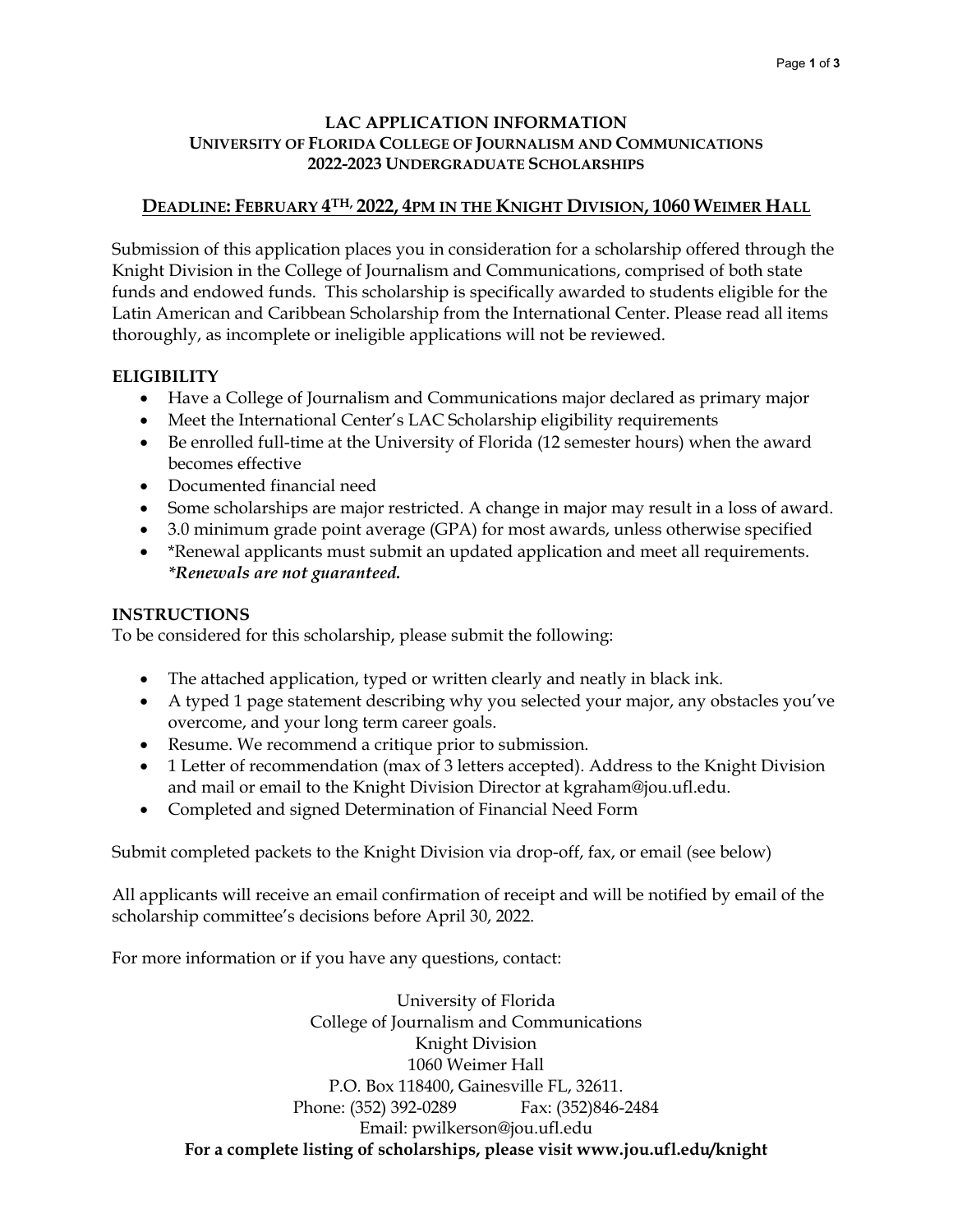| 2022-2023 UNDERGRADUATE LAC SCHOLARSHIP APPLICATION<br>UNIVERSITY OF FLORIDA COLLEGE OF JOURNALISM AND COMMUNICATIONS<br><b>KNIGHT DIVISION FOR SCHOLARSHIPS AND STUDENT INCLUSION</b><br>www.jou.ufl.edu/Knight |                                                                                                |  |  |
|------------------------------------------------------------------------------------------------------------------------------------------------------------------------------------------------------------------|------------------------------------------------------------------------------------------------|--|--|
|                                                                                                                                                                                                                  | Select One: _____New Application ______Renewal Application                                     |  |  |
|                                                                                                                                                                                                                  |                                                                                                |  |  |
|                                                                                                                                                                                                                  |                                                                                                |  |  |
| City<br>State                                                                                                                                                                                                    | Zip Code                                                                                       |  |  |
| Hometown, State, Country (ex. Caracas, Distrito Federal, Venezuela) ____________                                                                                                                                 |                                                                                                |  |  |
| (All notifications will be sent to this address)                                                                                                                                                                 |                                                                                                |  |  |
| This Box Is For Renewals Only:<br>What is the name of CJC scholarship you currently have for the 2021-22 year?                                                                                                   |                                                                                                |  |  |
| Will your major change for the Fall 2022 or Spring 2023 semesters? _____ No ______Yes                                                                                                                            |                                                                                                |  |  |
| 1. What is your present (or intended) major beginning Fall 2022? (check one)                                                                                                                                     |                                                                                                |  |  |
|                                                                                                                                                                                                                  | Advertising __ Journalism __ Public Relations __ Media Production, Management,<br>& Technology |  |  |
|                                                                                                                                                                                                                  |                                                                                                |  |  |
| 3. Birth date __/ ___/ ____ Are you a U.S. Citizen or Resident Alien? Yes __ No____                                                                                                                              |                                                                                                |  |  |
| 4. Race: White/Non-Hispanic_______ Black/African American________ International______                                                                                                                            |                                                                                                |  |  |
|                                                                                                                                                                                                                  | Hispanic American_________ Asian/Pacific Islander American__________ Native American_______    |  |  |
| 5. Personal Status: Single_______ Married_________ Divorced_________ Parent______                                                                                                                                |                                                                                                |  |  |
| 6. Affiliation: AIM___ Innovation Academy___ MFOS___ 1st Generation___ PACE___                                                                                                                                   |                                                                                                |  |  |
| 7. Registered with the Disability Resource Center? No <sub>___</sub> Yes__ (attach accommodations<br>letter)                                                                                                     |                                                                                                |  |  |
| 8. Are you registered for the Media Sales Certificate? No___ Yes___                                                                                                                                              |                                                                                                |  |  |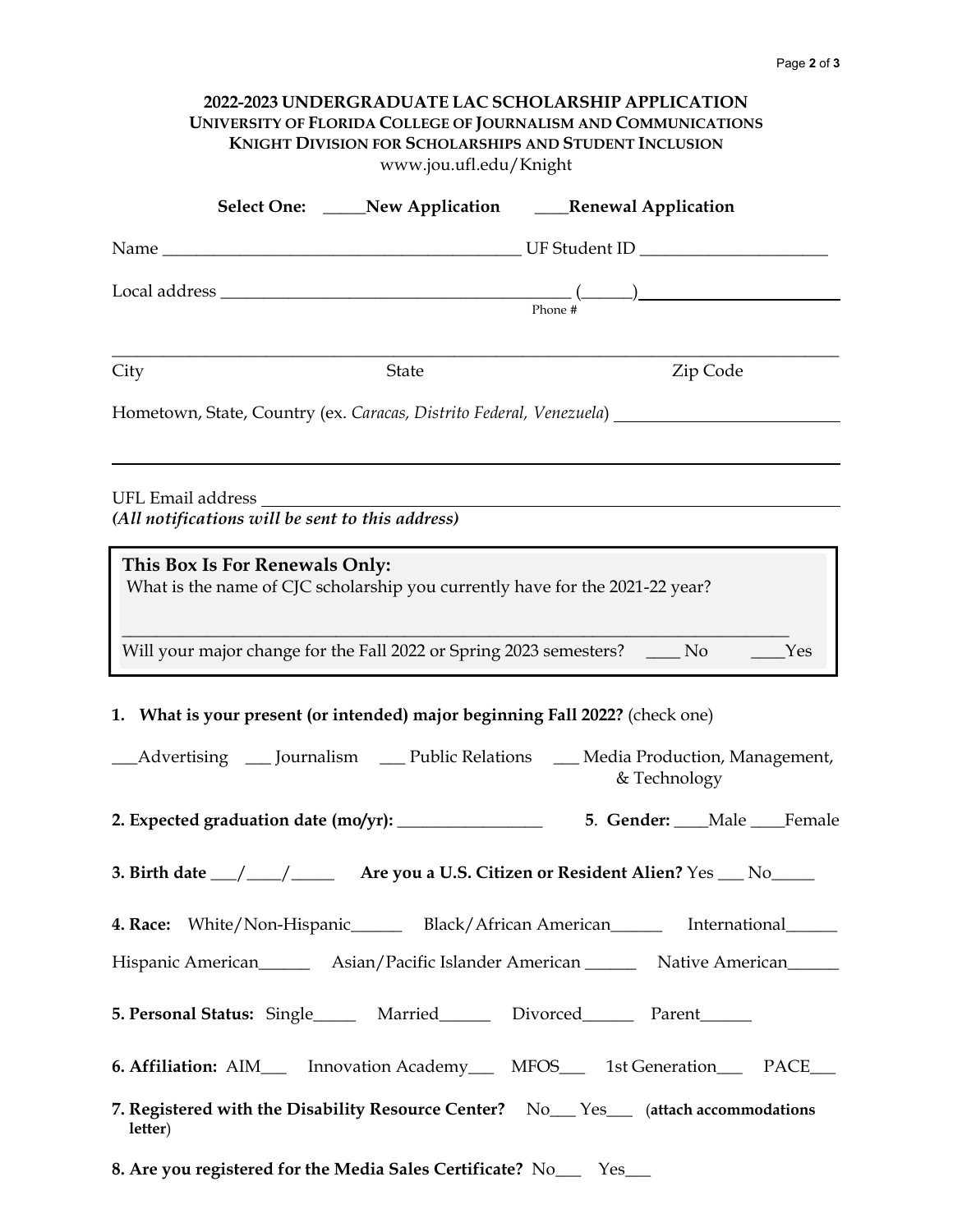### **9. Select career areas of interest. Check only those that apply:**

| Editing                  | Digital Media                         | Non-Profit Organizations |
|--------------------------|---------------------------------------|--------------------------|
| Magazine                 | Investigative Journalism              | _Radio/TV Broadcasting   |
| Reporting                | Data Analytics                        | Production               |
| <b>News</b>              | Media Ethics/Diversity                | Media Management         |
| Environmental Journalism | <b>Public Relations</b>               | __Copywriting            |
| Political Journalism     | Health Care/ Public Health            | <b>Graphics/Design</b>   |
| Photojournalism          | Entertainment                         | Creative Writing         |
| Newspaper                | <b>Public Interest Communications</b> | <b>Advertising Sales</b> |
| _Newspaper Advertising   | Social Media                          | Sports                   |

# **This box is for students applying directly from high school or another college/university**

High School (If Freshman): \_\_\_\_\_\_\_\_\_\_\_\_\_\_\_\_\_\_\_\_\_\_\_\_\_\_\_\_\_\_\_\_\_\_\_\_\_\_\_\_\_\_\_\_\_\_\_\_\_\_\_

College/University (If Transfer):

City/State\_\_\_\_\_\_\_\_\_\_\_\_\_\_\_\_\_\_\_\_\_\_\_\_\_\_\_\_\_\_\_\_\_\_\_\_\_\_\_\_\_\_\_\_\_\_\_\_\_\_\_\_\_\_\_\_\_\_\_\_\_\_\_\_\_\_

### **FINANCIAL RESOURCES**

Financial need is a requirement for the CJC LAC Scholarship. Complete a need statement disclosing any information regarding your financial need status or extenuating circumstances and the attached Financial Determination form. (State below or attach statement)

**10. Do you have financial need for this scholarship?** Yes \_\_\_ No\_\_\_\_\_

**I hereby affirm that I have read and understand all of the requirements for eligibility of the College of Journalism and Communications Scholarship as outlined on the header page. In addition, I affirm that all statements made on this application are true and authorize verification of such information. I affirm that any funds received under this award will be used only for expenses related to my enrollment at the University of Florida. I understand that any false statements may result in the cancellation of any scholarships/assistantships I may receive.** 

| Signed: $\overline{\phantom{a}}$ |                 |        | Date |      |  |
|----------------------------------|-----------------|--------|------|------|--|
| <b>For Admin Use Only:</b>       |                 |        |      |      |  |
| <b>GPA</b>                       | Awarded: Y or N | Award: |      |      |  |
| Fund #                           | Amount          |        |      | Date |  |